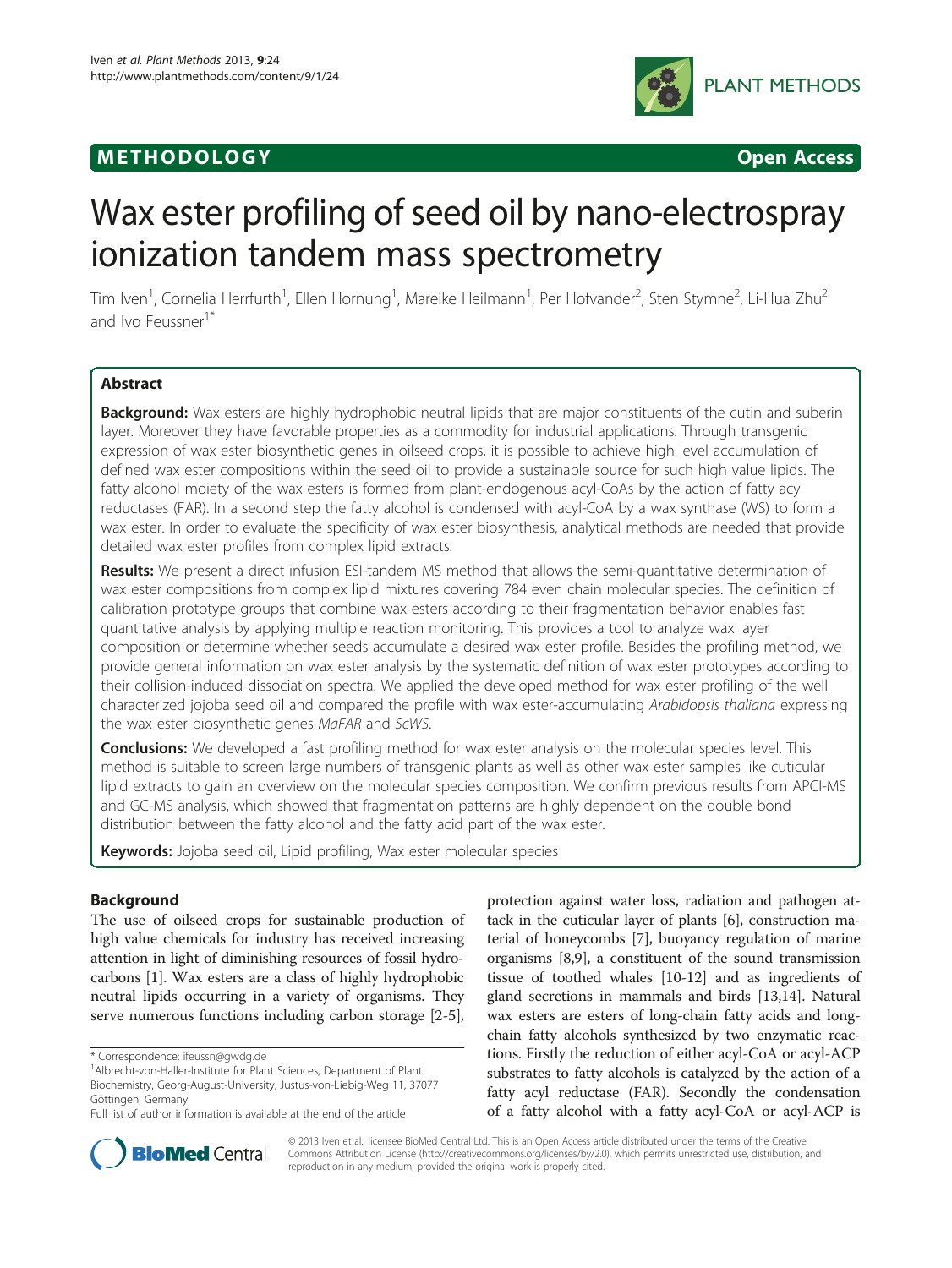catalyzed by a wax ester synthase (WS), giving rise to the wax ester molecule. Wax ester synthesis and the identification of the corresponding FAR and WS enzymes have been described for a variety of organisms including bacteria [[15](#page-12-0)-[17\]](#page-12-0), protozoa [[14,18](#page-12-0)], mammals [[19](#page-12-0),[20](#page-12-0)], birds [[21,22](#page-12-0)], insects [\[18,23](#page-12-0)] and plants [\[24-29](#page-12-0)]. The different wax ester sources exhibit distinct wax ester profiles. This is on the one hand caused by characteristic substrate preferences of the respective FARs and WSs from the different organisms and tissues and on the other hand by differences in the availability of acyl-CoA or acyl-ACP substrates. The diversity of enzymes should be a valuable tool box for biotechnological approaches that aim the accumulation of tailored wax esters in heterologous expression systems. As wax esters have favorable properties for industrial applications, especially for lubrication formulas, there is a need for sustainable sources of wax esters independent of the cost intensive refining of fossil hydrocarbons. In former times spermaceti oil originating from the spermaceti whale sensory organ presented the main source of industrial wax esters being predominantly composed of oleyl oleate [\[30\]](#page-12-0), a wax ester with excellent chemical and physical properties for lubrication. Since whaling has been stopped, the only substantial natural source for wax esters is seed oil from the desert shrub jojoba (Simmondsia chinensis). Jojoba seed oil is composed of a variety of different wax esters predominated by wax esters harboring very long monoenoic aliphatic chains. Scientists are exploring means for an alternative source of wax esters with tailored species composition by transferring the wax ester biosynthesis to oil seed crops [\[28,31](#page-12-0)]. To evaluate the wax ester composition of seed oil obtained from transgenic plants, there is the need for analytical methods that enable quantitative wax ester profiling on the molecular species level. Wax ester profiling could also be highly useful for the elucidation of specific compositions of epicuticular waxes from different plant sources. These waxes have important biological functions as water barriers and interfaces for abiotic and biotic interactions. The knowledge about the composition and biosynthesis by wax ester profiling of different species and mutants could shed further light on the biology that brings about the high interspecies diversity of plant cuticular wax compositions [[6\]](#page-12-0). Cuticular waxes are also exploited for industrial applications. Accordingly, Carnauba wax obtained from the epicuticular wax of the palm Copernicia prunifera has economical relevance as a commodity for polishes, food coatings and cosmetic products [[28](#page-12-0)]. Wax ester profiling is also taken as a mean to evaluate the quality of edible oils, especially olive oil, that contains residual amounts of wax esters residing from the seed or fruit coat [[32,33](#page-12-0)].

To date, the most widely used quantification method for wax esters relies on hydrolysis of wax esters and subsequent quantification of the derivatised fatty acid and

alcohol moieties by gas chromatography coupled with flame ionisation detection (GC-FID) or electron impact mass spectrometry (GC-EI-MS). Due to hydrolytic separation of the alcohol and acyl moiety information about the molecular species composition is lost. The introduction of GC capillaries stable at high temperatures has paved the way for the analysis and quantification of intact wax esters by GC-MS. This has successfully been applied for the analysis of wax ester compositions from human meobium, skin surface lipids, preen gland waxes, wool wax, fennel seed oil, olive oil or human hair [[32,34-39\]](#page-12-0). Detailed analysis of EI spectra from wax ester standards has provided a source for reference EI mass spectra supporting the difficult task of species identification based on mass spectra interpretation [\[40](#page-12-0)]. Still, high-throughput quantitative profiling of molecular species by GC-MS is hampered by the fact that unequivocal identification of wax esters with polyunsaturated aliphatic side chains from complex wax ester samples is difficult, since these species exhibit very low abundant molecular ions and low abundant diagnostic fragment ions [[34,40\]](#page-12-0). A routine wax ester profiling by GC-MS is therefore difficult to achieve.

An alternative approach relies on the separation of wax esters by non-aqueous reversed-phase (NARP) high pressure liquid chromatography (HPLC) and the subsequent detection applying atmospheric pressure chemical ionization (APCI)-MS. This has successfully been applied for profiling the wax ester species composition of jojoba seed oil, bees wax, human hair wax and human tear fluid [[41](#page-12-0)-[44\]](#page-12-0). Profiling of skin surface lipids was also carried out combining data from RP-HPLC time of flight and triple quadrupole MS applying electrospray ionization (ESI) [[45](#page-12-0)]. These studies could provide wax ester intensity profiles on molecular species level but no quantification that accounts for differences in ionization and fragmentation of the different molecular species was performed. In addition, isobaric species could only be identified by combining full scan chromatographic retention data with elaborate interpretation of fragment ion spectra from collision-induced dissociation (CID), still facing limitations on identification of polyunsaturated wax ester species [[41](#page-12-0),[46](#page-12-0)]. Although NARP-HPLC separation provides retention information for wax ester identification, and peak integration results in robust quantification, the application of HPLC separation is problematic. It calls for calibration of many internal standard analyte pairs for quantitative output to account for differences in matrix effects throughout the chromatographic separation. Furthermore, since the mass data acquisition time for single species is restricted to small peak width, it asks for fast scanning MS to enable recording of many CID mass spectra in parallel. Absolute quantification by the use of an external calibration has been shown for the three main wax ester species of jojoba [[43](#page-12-0)] by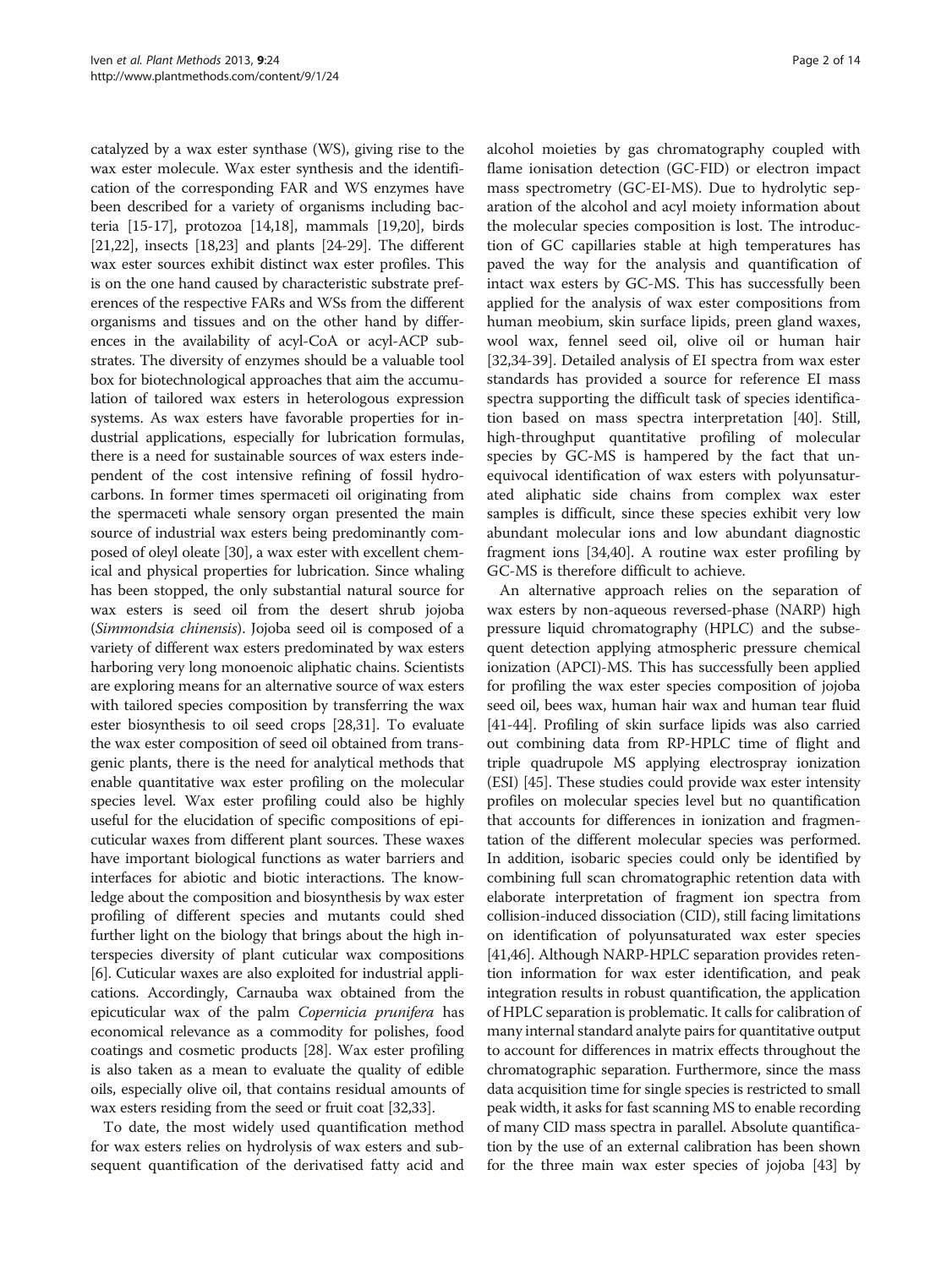HPLC-MS applying multiple reaction monitoring (MRM), but a quantitative profiling method that addresses a high number of wax ester species by HPLC-MS has to our knowledge not been shown yet.

Semi-quantitative lipid analysis often relies on a so called shotgun approach that abandons chromatographic separation by direct infusion of the sample into the mass spectrometer. This facilitates the combined calibration of lipid families to one internal standard, as all analytes encounter the same matrix effect. Additionally, long data acquisition times are possible that are only limited by the stability of the ion source. Shotgun lipidomics provides a mean for semi-quantitative lipid profiling applying precursor ion or neutral loss scans and has been demonstrated as a valuable mean for the elucidation of lipid composition of a growing number of sample origins including plant, human, viral and yeast tissue [\[47,48](#page-12-0)]. These broad lipidomic approaches generalize ionization and fragmentation parameters of lipid groups for the generation of semi-quantitative data. A more accurate quantitative profiling can be achieved by targeted methods relying on specific mass transitions of a defined number of analytes and was i.e. successfully applied for the quantitative profiling of sterol lipids from plant tissue [\[49\]](#page-12-0). Direct infusion MS has also been used for the elucidation of wax ester composition of human hair wax esters [\[37](#page-12-0)]. They used nano-ESI with a triple quadrupole mass spectrometer applying MRM and neutral loss scanning that enabled identification of >160 human hair wax ester species. Still, the study lacks absolute quantification and, since human hair wax esters are mainly composed of saturated and monoenoic wax esters with even and odd carbon numbers, this study neglects wax esters with multiple double bonds that typically occur in plants.

Here, we present a direct infusion nano-ESI tandem mass spectrometry (nano-ESI-MS/MS) method for fast semi quantitative screening of wax ester profiles that relies on targeted MRM detection of intact wax ester species. With the established method, the wax ester profile of seeds from transgenic Arabidopsis thaliana that express a MaFAR from Marinobacter aquaeolei [\[50\]](#page-12-0) and a ScWS from Simmondsia chinensis (jojoba) [\[25\]](#page-12-0) was recorded and compared to the jojoba seed oil profile. The simple workflow for sample preparation and the short analytical time of 12 min/ sample make the method applicable for fast screening approaches. This is also supported by the straight forward extraction of MRM intensity profiles, which does not require elaborate mass spectra interpretation. To enhance the sensitivity, an individual optimization of the ionization and fragmentation parameters for the specific mass transitions was performed. Furthermore, a systematic allocation of wax esters to calibration prototype groups according to their mass spectral characteristics allows semi-quantitative profiling with a reasonable calibration effort.

# Results and discussion

# Sample preparation procedure

Seed oil was extracted from seed homogenate by organic solvents (Figure 1). To reduce the complexity of the analytical matrix, the extract was separated by TLC to obtain a purified wax ester fraction. This eliminated most of the other lipid classes from the extract, especially the predominant triacylglycerols (TAGs, Figure [2\)](#page-3-0). Since the wax esters and the steryl esters cannot be separated properly by TLC, the analytical extract also contains substantial amounts of steryl esters (Figure [2\)](#page-3-0). For initial experiments, the lipids were visualized by immersing the TLC plates in acidic copper sulfate and subsequent heating of the plates. Here, the lipid fractions can be discriminated by color, as the TAGs immediately turn black, while the steryl esters show a purple- and the wax esters a grey-colored band (Figure [2](#page-3-0)). To separate wax esters from other lipid classes, we applied a solvent mixture of hexane, diethyl ether and acetic acid that is widely used for wax ester preparation [\[31](#page-12-0)]. Variation of hexane concentrations did not enhance separation of the wax and steryl ester fraction. This observation is supported by previous publications: There are reports of separating these two ester lipid classes by applying magnesium oxide or magnesium hydroxide stationary phases [\[51-](#page-12-0)[53](#page-13-0)], and separation by these means was for example successfully applied for wax and steryl esters of the fish parasite Paratenuisentis ambiguus and the moss Dicranum elongatum [\[54,55](#page-13-0)]. Unfortunately, such TLC plates are not commercially available and the need for previous separation of the steryl ester - wax ester fraction



nano-ESI-MS/MS.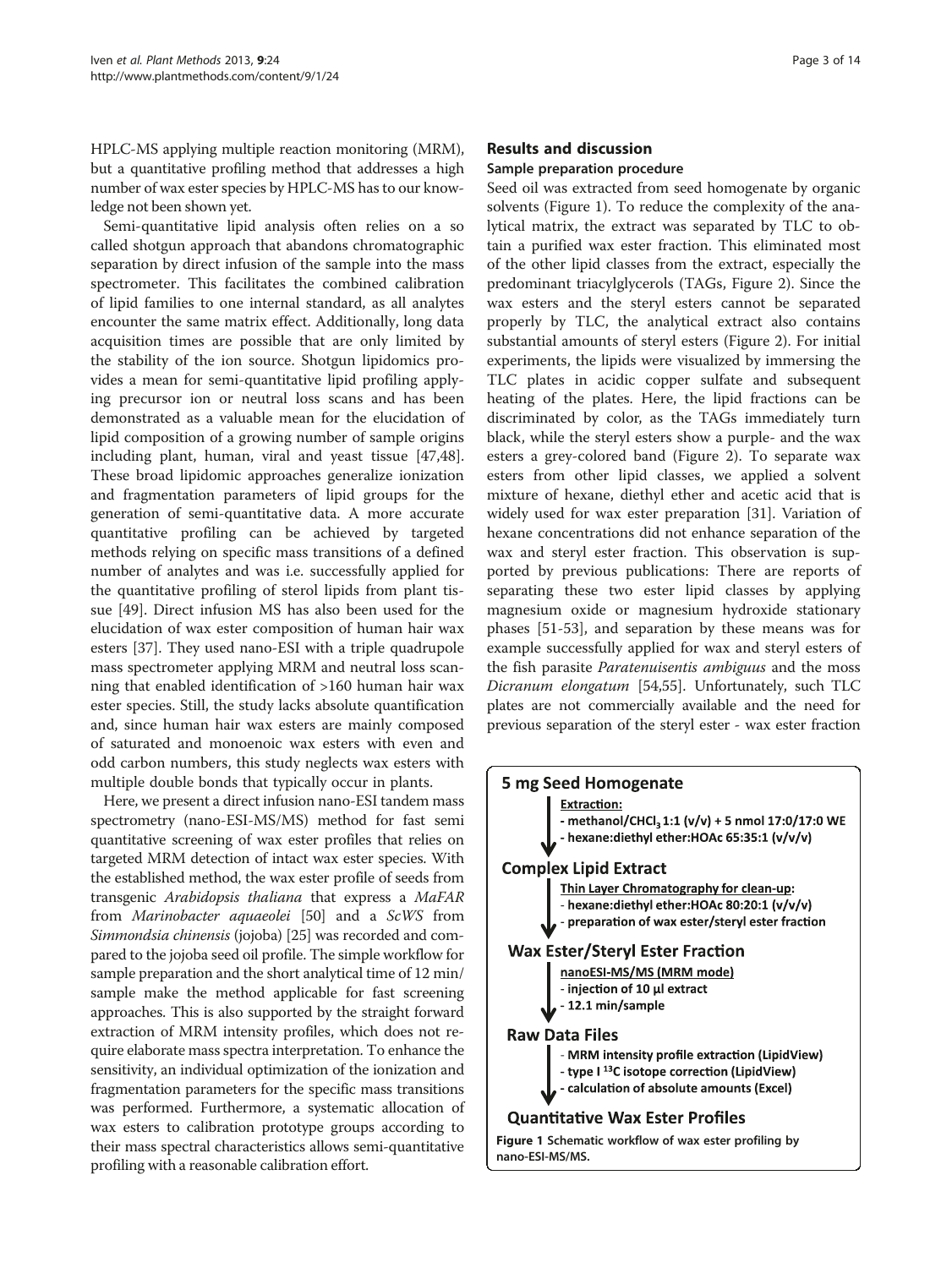<span id="page-3-0"></span>

from other lipid classes under reproducible conditions makes this separation laborious. Therefore, this separation is not suitable for a routine analytical method and the combined fraction of steryl and wax esters were collected.

# Definition of wax ester prototype groups based on fragmentation behavior

immersion in cupric sulfate solution.

The method described here aims at the quantitative profiling of plant wax esters that are defined by the possible acyl chain combinations occurring in plants. Plants commonly have an acyl-CoA pool consisting of long-chain acyl-CoAs from C16 to C24 harboring zero to three double bonds and very long-chain acyl-CoAs from C26 to C32 with saturated and monoenoic aliphatic moieties [[56\]](#page-13-0). These acyl chains can either reside in the acyl or the alcohol moiety of the wax ester. Therefore, the number of possibly occurring wax esters can be up to 784 individual species. In this calculation, rare fatty acids like odd-chain and methyl-branched fatty acids are neglected, since they are not commonly found in plant waxes [[57\]](#page-13-0). For quantitative profiling, a correction factor (calibration response factor, CRF) for each wax ester species has to be determined by calibration. This way, the signal intensity of a wax ester of unknown quantity can be correlated to the signal intensity of the internal standard that is supplemented in a defined amount prior to

extraction. Since a calibration for every single wax ester is not feasible, we defined wax ester subgroups for combined calibration that have similar ionization and fragmentation behavior. By defining prototype groups, the effort of calibration was reduced, as calibration curves were only prepared for representative wax esters of each prototype group, thus allowing reasonable quantification of the 784 single species.

To evaluate the fragmentation behavior wax esters exhibit during direct infusion nano-ESI-MS/MS, the product ion mass spectra of 33 single wax ester standard substances were recorded, covering total carbon numbers of C36 to C48, double bond (DB) distributions at the acyl or the alcohol moiety from zero to three and total DBs of zero to six (Figure [3](#page-4-0), Additional file [1](#page-11-0): Table S1). Prior to the fragmentation analysis, we could show by full scan experiments in positive ionization mode that nano-ESI with an ammonium acetate-containing solvent strongly favors the formation of the ammonium adduct  $[M+NH_4]^+$  over the protonated molecular ion  $[M+H]^{+}$ . Therefore, the ammonium adduct was selected as the precursor ion for defining the MRM transitions. Studies of fragment ion mass spectra of wax esters obtained from GC-EI-MS analysis [\[34,40\]](#page-12-0) showed that the fragment pattern that results from EI decomposition of the wax esters strongly depends on the distribution of DBs between the acyl- and the alcohol moiety of the molecules. This was confirmed for CID spectra obtained with APCI-MS [\[41](#page-12-0)]. Here, the occurrence of four major fragment ions representing the protonated acid ion  $[\text{RCO}_2\text{H}_2]^+$ , the acylium ion  $[\text{RCO}^+]^+$ , the dehydrated acylium ion  $[RCO^+ - H_2O]^+$  and the alcoholspecific fragment  $[R']^+$  was described (Figure [3](#page-4-0)A). In the same line Fitzgerald and Murphy also described differences in wax ester fragmentation obtained by GC-EI-MS and nano-ESI-MS/MS experiments [\[37\]](#page-12-0). To probe the fragmentation behavior of wax esters during nano-ESI-MS/MS-induced decomposition, we optimized the ionization and fragmentation of 33 standard wax esters applying the automated optimization routine of the instrument software. Therefore declustering potentials, entrance potentials and collision energies for the generation of analytical fragments in the mass range from  $m/z$  200 to  $m/z$  500 were obtained. In this mass range the diagnostic acylium fragment ion [RCO<sup>+</sup>]<sup>+</sup> and the protonated acid ion  $[RCO<sub>2</sub>H<sub>2</sub>]<sup>+</sup>$  are found that allowed in combination with the precursor mass the unambiguous identification of the wax ester (Figure [3](#page-4-0)). In accordance with the CID spectra generated by APCI-MS [[41](#page-12-0)] the formation of the dehydrated acylium ion  $[RCO^+ - H_2O]^+$  and the alcohol specific fragment  $[R']^+$  was also observed for the CID spectra with nano-ESI-MS/MS. From the product ion mass spectra and the fragmentation analysis, seven wax ester prototype groups were defined that show characteristic fragment ion spectra (Figure [3](#page-4-0) B-H): For saturated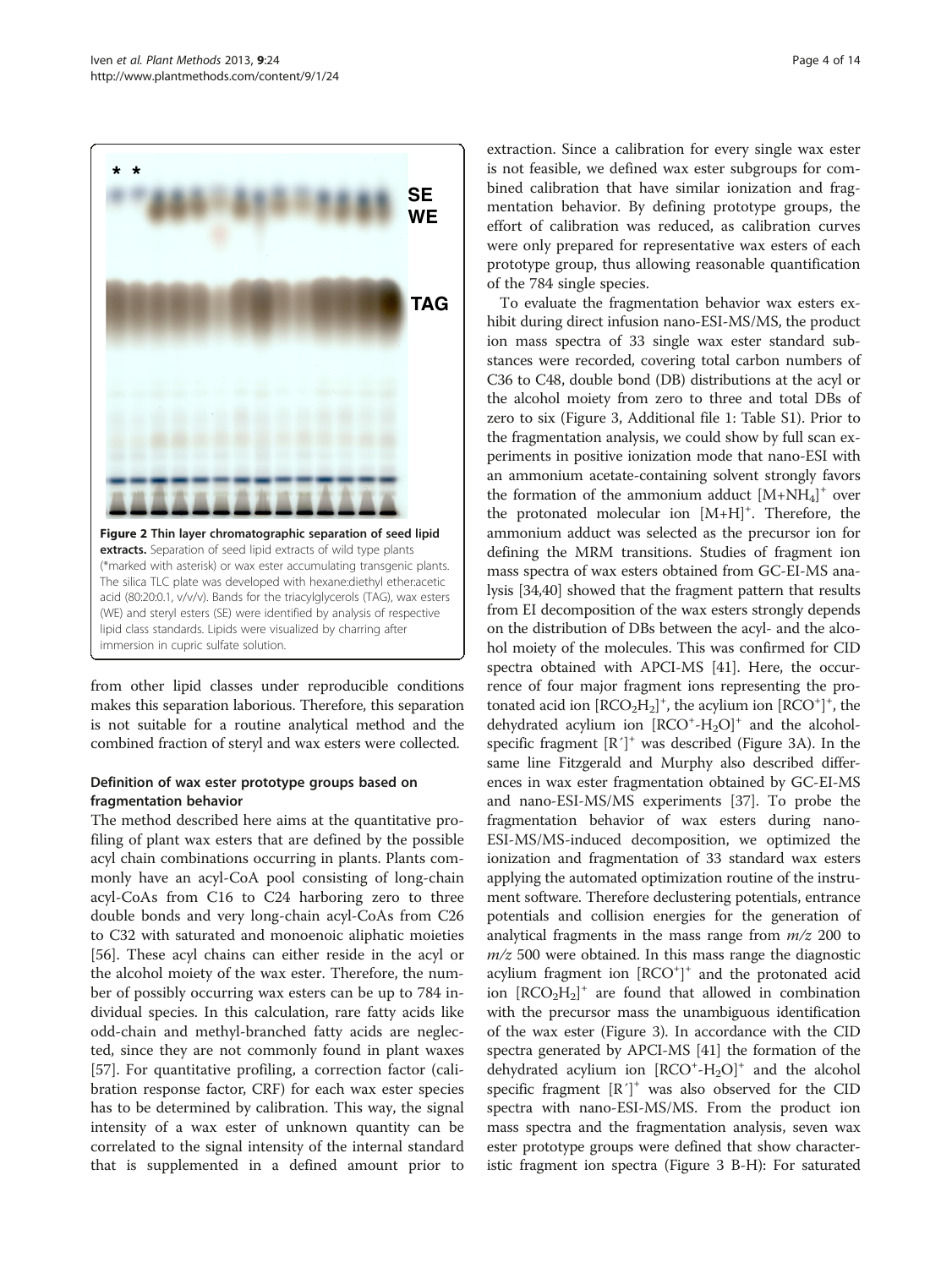<span id="page-4-0"></span>Iven et al. Plant Methods 2013, 9:24 Page 5 of 14 http://www.plantmethods.com/content/9/1/24



wax esters the  $[RCO<sub>2</sub>H<sub>2</sub>]<sup>+</sup>$  fragment occurs as the predominant diagnostic product ion (Figure 3B) allowing a sensitive detection of saturated wax esters with a high detector response for the  $[M+NH_4]^+/[RCO_2H_2]^+$  MRM transition (Table [1\)](#page-6-0). Wax esters harboring one DB located in the alcohol moiety reveal the occurrence of a second characteristic fragment ion  $[RCO^+]^+$  with  $[RCO_2H_2]^+$  being the predominant product ion for this second prototype group (Figure 3C). Wax esters with two or three DBs in the alcohol moiety and being saturated in the acyl moiety form the third prototype group. This prototype is characterized by the formation of the analytical fragment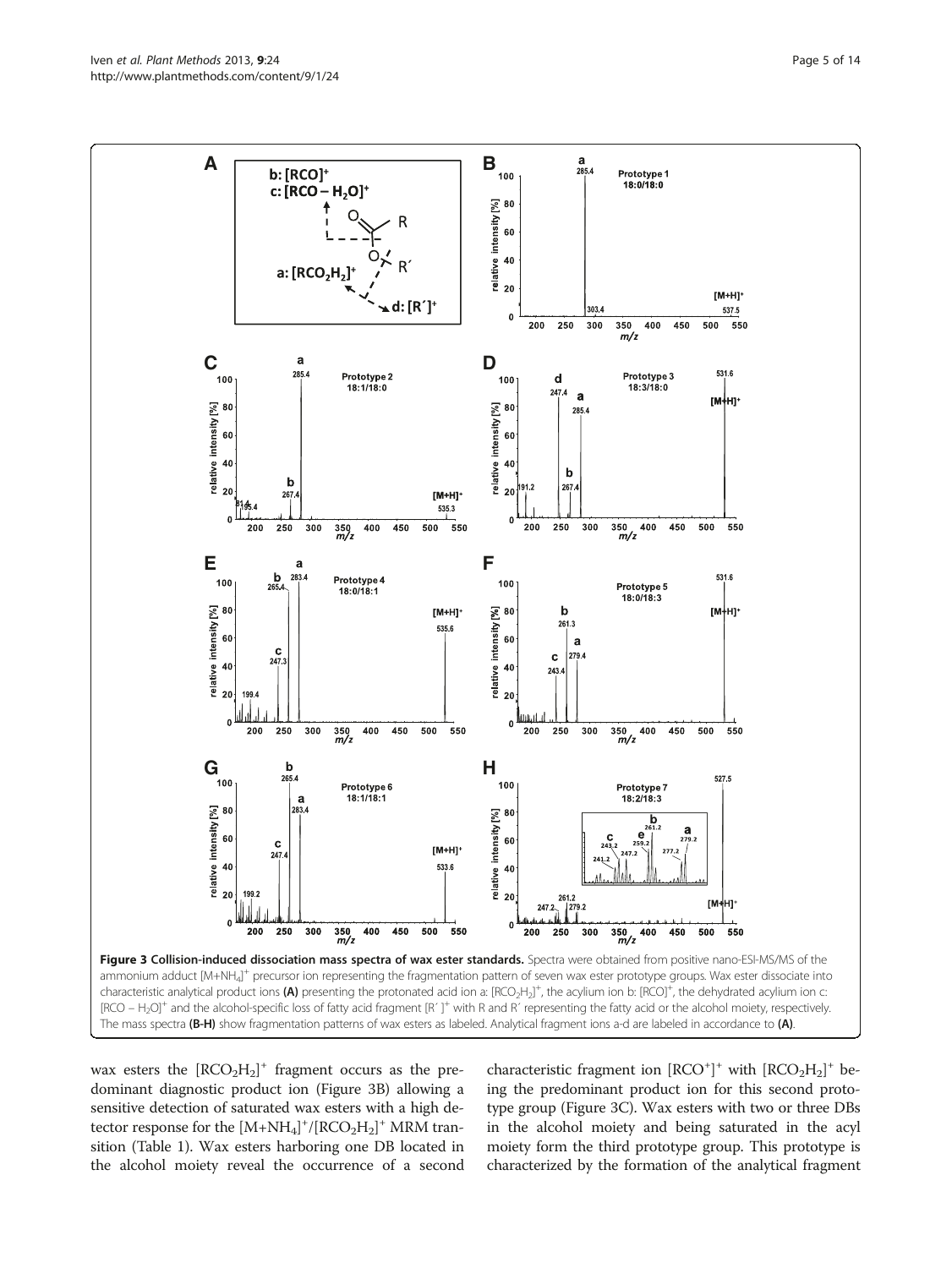ions  $[RCO<sub>2</sub>H<sub>2</sub>]<sup>+</sup>$ ,  $[RCO<sup>+</sup>]<sup>+</sup>$  and the alcohol-derived fragment  $[R']^+$  (Figure [3](#page-4-0)D). Product ion spectra of wax esters having one DB in the acyl moiety (prototype group four) reveal the appearance of another distinct ion representing the loss of water from the acylium ion  $[RCO^+ - H_2O]^+$ (Figure [3](#page-4-0)E). Prototype group five combines wax esters harboring a saturated alcohol moiety and an acyl moiety having two or three DBs. Similar to the previous group, the fragment ions  $[\text{RCO}^+]^+$ ,  $[\text{RCO}_2\text{H}_2]^+$  and  $[\text{RCO}^+\text{-}\text{H}_2\text{O}]^+$  are formed (Figure [3](#page-4-0)F), but here the acylium ion is formed with highest intensity. For prototype six, represented by wax esters with a monoenoic alcohol moiety and a monoenoic to trienoic acyl moiety, a similar fragmentation occurs but the intensity ratio between the protonated molecular ion  $[M+H]^+$  and the analytic fragment ions is clearly different to that of prototype 5 (Figure [3G](#page-4-0)). Prototype group seven combines wax esters with two or three DBs in the alcohol moiety and at least one DB in the acyl moiety. This group shows the most unfavorable fragmentation pattern. In this group, intensities of analytical fragment ions are distributed over a variety of decomposition products of which the [RCO+ ] <sup>+</sup> is the most prominent one (Figure [3H](#page-4-0)). For the prototypes five to seven that can be described as polyunsaturated wax esters with at least one DB in the fatty acid part of the molecule, the acylium ion  $[RCO<sup>+</sup>]$ <sup>+</sup> predominates the other fragment ions and is therefore taken for the definition of MRM transitions for these prototypes.

The formation of characteristic product ion spectra according to the distribution of DBs among the alcohol and acyl moiety revealed the same fragmentation rules independent of the overall carbon number of the wax ester. Still, as the optimization of MS parameters showed a tendency towards decreased fragmentation and ionization of longer-chain wax esters (Table [1](#page-6-0)), we discriminate between wax esters with overall carbons C32 to C36 and very long-chain wax esters with C38 to C64. For both groups the above described MRM transitions are applied, but the values for the declustering potential, the entrance potential and collision energy are individually optimized, giving rise to a total of 14 prototype groups. For these 14 prototype groups representative standards were used (Table [1](#page-6-0)) to generate calibration response curves (Additional file [2:](#page-11-0) Figure S1).

# Definition of calibration response factors and linear ranges for quantification by preparing linear regression curves

To enable quantitative profiling, calibration curves of 33 wax ester standards were recorded by applying the optimized MS parameters and MRM mass transitions of the previously described prototype groups (Figure [3](#page-4-0)). Intensity profiles were recorded for a dilution series of analytes from 0.2 pmol to 50 nmol spiked with a constant amount of the internal calibrator heptadecanoyl heptadecanoate (17:0/17:0) of 5 nmol. The best fit linear regression of the ratio of signal intensities of the analyte

and signal intensities of the internal calibrator as a function of the different amounts of wax ester gives the CRF value that can be expressed as:

$$
CRF\left[\frac{1}{mmol}\right] = \frac{analyte[cps]}{internal\ standard[cps] * amount\ analytic[nmol]}
$$

Applying a weighted least squares linear regression with a weighting factor of  $1/x^2$  the standard curves in general reveal linear correlation of the intensity ratio of the analyte to the internal calibrator as a function of the molar amount of analyte from 5 pmol to 50 nmol (Additional file [1:](#page-11-0) Table S1). The linear range for quantification was estimated by taking the coefficient of determination  $(R^2)$ as a measure of linearity and by applying a threshold for the coefficient of variation of the three replicate measurements not exceeding 20%. Including the dilution of 0.2 and 1 pmol in the best fit line significantly reduced the  $\mathbb{R}^2$ , and they often showed a coefficient of variation higher than 20%. Therefore, the amount of 5 pmol was defined as the lower limit of the linear range. The upper limit of the linear range is in most cases represented by the highest molar amount of the dilution series (Additional file [1](#page-11-0): Table S1). One exception is the prototype group 8 representing the wax esters with saturated very long-chain aliphatic moieties. Here the upper limit of the linear range was determined, by considering  $\mathbb{R}^2$  values for various subsets of the data, to be 100 pmol. This prototype represents the wax esters of highest hydrophobicity resulting in low solubility of these wax esters in the measurement solution. To address this problem we tried to use a higher chloroform content in the solvent mixture of methanol:chloroform (1:1, v/v) containing 5 mM ammonium acetate. This resulted in bad electrospray stability at the nano-ESI source. Therefore, wax esters of this prototype group display a reduced linear range from 5 pmol to 100 pmol. The overall linearity of the defined linear range of the different prototype groups is reflected by a high coefficient of determination ( $\mathbb{R}^2$  > 0.9). As the slope of the linear regressions of prototypes of the same prototype group showed high consistency, the mean CRF was applied for quantification (Additional file [1](#page-11-0): Table S1). The fact that prototype standards of one group show similar response factors that differ considerably from the other prototype groups confirms the selection of the subgroups for collective quantification. The Y-intersections of the best fit lines were neglected for quantification, as they ranged around zero with very low values.

Finally, one may argue against the application of calibrations obtained from experiments performed without sample matrix, since the influence of matrix effects is not accounted for, but in our experimental set-up the wax esters are purified by TLC prior to the nano-ESI-MS/MS measurement, strongly reducing matrix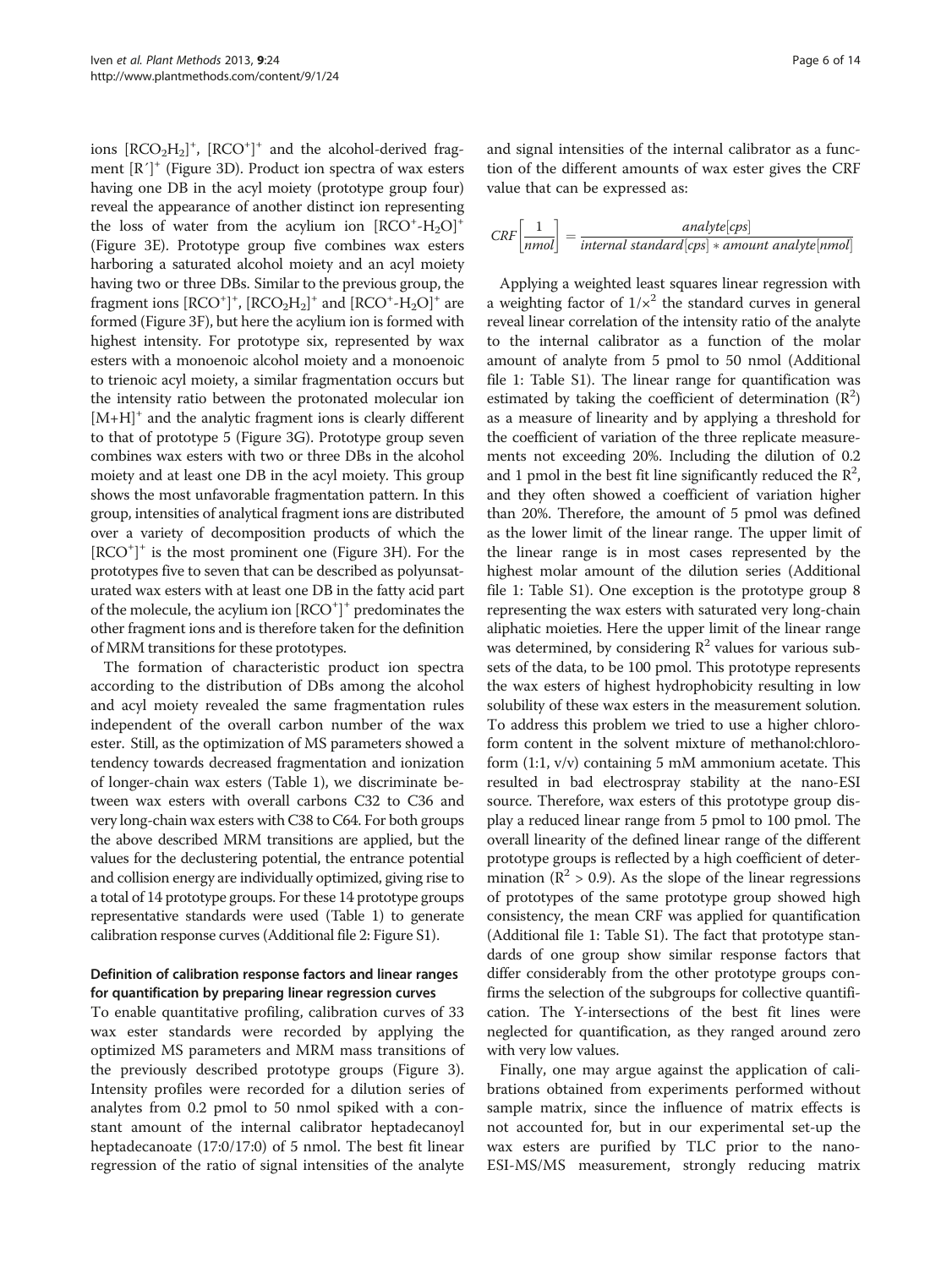| Prototype group |       |                     |                     | <b>Standards</b> | <b>Product ion</b>               | DP   | EP             | ${\sf CE}$ | CRF    |
|-----------------|-------|---------------------|---------------------|------------------|----------------------------------|------|----------------|------------|--------|
| $\#$            | C     | DB<br>OH            | DB<br>COOH          |                  |                                  |      |                |            |        |
|                 |       |                     |                     |                  |                                  |      |                |            |        |
|                 |       |                     | 16:0/18:0           |                  |                                  |      |                |            |        |
|                 |       |                     | 18:0/16:0           |                  |                                  |      |                |            |        |
|                 |       |                     | 18:0/18:0           |                  |                                  |      |                |            |        |
| $\overline{2}$  | 32-36 | $\overline{1}$      | $\mathsf{O}\xspace$ | 18:1/16:0        | $[RCO2H2]+$                      | 58   | 4.5            | 26         | 0.0633 |
|                 |       |                     |                     | 18:1/18:0        |                                  |      |                |            |        |
| $\mathsf 3$     | 32-36 | >1                  | $\mathsf{O}\xspace$ | 18:2/18:0        | $[RCO2H2]+$                      | 48.5 | 5.5            | 28         | 0.0209 |
|                 |       |                     |                     | 18:3/18:0        |                                  |      |                |            |        |
| $\overline{4}$  | 32-36 | $\,0\,$             | $\mathbf{1}$        | 16:0/18:1        | $[RCO2H2]+$                      | 52   | $\overline{5}$ | 23.5       | 0.0601 |
|                 |       |                     |                     | 18:0/18:1        |                                  |      |                |            |        |
| 5               | 32-36 | $\mathsf{O}\xspace$ | >1                  | 18:0/18:2        | $RCO+$                           | 55.5 | 5              | 23.5       | 0.0675 |
|                 |       |                     |                     | 18:0/18:3        |                                  |      |                |            |        |
| $\,$ 6 $\,$     | 32-36 | $\overline{1}$      | $\geq$ 1            | 18:1/18:1        | $RCO+$                           | 43   | 5.5            | 25         | 0.0365 |
| $\overline{7}$  | 32-36 | >1                  | $\geq$ 1            | 18:2/18:1        | $RCO+$                           | 43   | 5.5            | 25         | 0.0182 |
|                 |       |                     |                     | 18:2/18:2        |                                  |      |                |            |        |
|                 |       |                     |                     | 18:2/18:3        |                                  |      |                |            |        |
| 8               | 38-64 | $\mathbf 0$         | $\mathsf{O}\xspace$ | 22:0/20:0        | $[RCO2H2]+$                      | 55   | 6              | 29         | 0.1482 |
|                 |       |                     |                     | 22:0/22:0        |                                  |      |                |            |        |
|                 |       |                     |                     | 22:0/24:0        |                                  |      |                |            |        |
|                 |       |                     |                     | 24:0/24:0        |                                  |      |                |            |        |
| 9               | 38-64 | $\overline{1}$      | $\mathsf{O}\xspace$ | 20:1/22:0        | $[RCO2H2]+$                      | 55   | 6              | 29         | 0.0655 |
|                 |       |                     |                     | 22:1/22:0        |                                  |      |                |            |        |
| 10              | 38-64 | >1                  | $\mathsf{O}\xspace$ | 18:3/22:0        | $[\mathsf{RCO}_2\mathsf{H}_2]^+$ | 51   | 6              | 29.5       | 0.0149 |
| 11              | 38-64 | $\circ$             | $\mathbf{1}$        | 22:0/16:1        | $[\mathsf{RCO_2H_2}]^+$          | 53   | 5              | 26         | 0.0568 |
|                 |       |                     |                     | 20:0/18:1        |                                  |      |                |            |        |
|                 |       |                     |                     | 22:0/18:1        |                                  |      |                |            |        |
| 12              | 38-64 | $\mathbf 0$         | >1                  | 22:0/18:2        | $\mathsf{RCO}^{+}$               | 50   | 5.5            | 25         | 0.0606 |
|                 |       |                     |                     | 22:0/18:3        |                                  |      |                |            |        |
| 13              | 38-64 | $\mathbf{1}$        | $\geq$ 1            | 22:1/22:1        | $RCO+$                           | 52.5 | 6.5            | 27         | 0.0317 |
|                 |       |                     |                     | 20:1/20:1        |                                  |      |                |            |        |
|                 |       |                     |                     | 22:1/20:2        |                                  |      |                |            |        |
| 14              | 38-64 | >1                  | $\geq$ 1            | 20:2/22:1        | $RCO+$                           | 52.5 | 6.5            | 27         | 0.0119 |
|                 |       |                     |                     | 20:2/20:2        |                                  |      |                |            |        |

# <span id="page-6-0"></span>Table 1 Mass spectral characteristics of fourteen wax ester prototype groups

Abbreviations: C total carbon number, DB OH total double bonds in fatty alcohol moiety, DB COOH total double bonds in fatty acid moiety, DP Declustering potential, EP Entrance potential, CE Collision energy, CRF Calibration response factor.

complexity to a situation that may be comparable to the calibration conditions.

#### Specificity of detection applying a single MRM transition

To evaluate the analytical background of the described method, the wax ester profile of A. thaliana wild type seeds was recorded that should only show traces of wax esters originating from the seed coat. By analyzing the wax ester profile of wild type seeds, it became obvious that some MRM transitions are not specific, since they revealed some background signals due to unspecific detection of matrix compounds (Additional file [3](#page-11-0): Figure S2). The TLC clean-up strongly reduces matrix complexity, but fails to separate the wax esters from the steryl esters. Therefore, one can conclude that most of the interfering background can be attributed to cross detection of steryl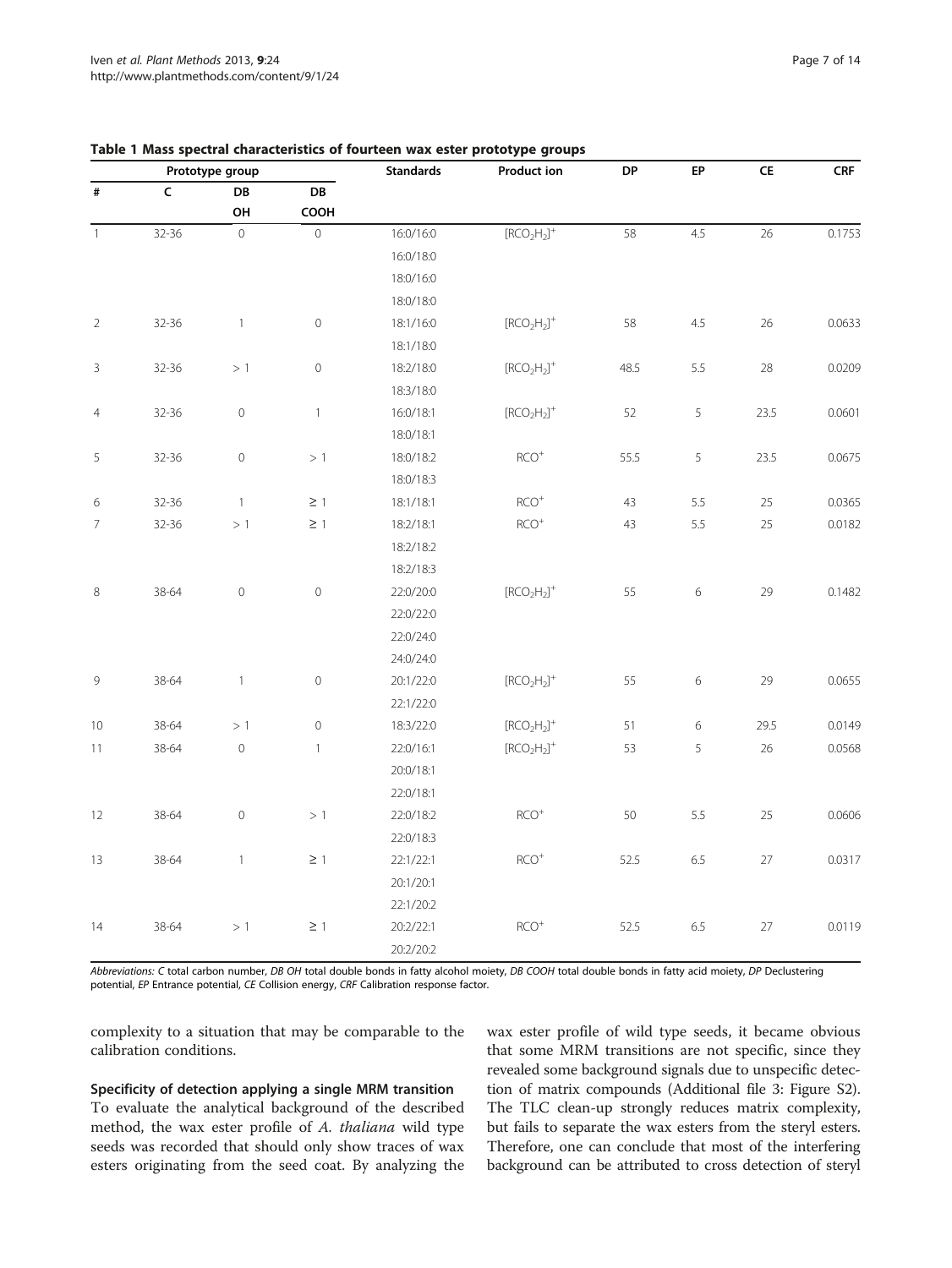esters that typically occur in seed oil. A recent study of sterol lipid composition of Arabidopsis leaves has provided steryl ester profiles and corresponding lists of ammonium adduct precursor ion - product ion pairs [[49](#page-12-0)]. By comparing these MRM transitions with the MRM transitions defined for wax ester detection, some overlap was identified (Additional file [4:](#page-11-0) Table S2). The highest background signals can be correlated with MRM transitions corresponding to the most common steryl esters detected in Arabidopsis leaves, namely 18:3-sitosterol, 18:2-sitosterol and 18:2-stigmasterol [\[49](#page-12-0)] (Additional file [3](#page-11-0): Figure S2). Therefore, a background profile of a wild type or empty vector control sample may always be recorded, that is subsequently subtracted from the profiles of the wax ester accumulating transgenic samples. This background subtraction not only eliminates the false positive steryl ester background, but additionally subtracts all analytical noise detected in the control sample.

Besides this matrix-derived background, also false positive signals were observed that are inherent to wax esters, as they are caused by interfering detection of isobaric wax ester species. For isobaric species, specificity of the MRM transition at the level of precursor ion selection is not given due to identical  $[M+NH_4]^+$  precursor masses. If the isobaric wax ester produces highly fragmented product ion spectra, there is high probability of overlapping fragment ions with an analytical product ion of an isobaric species. This is especially the case for polyunsaturated wax esters of prototype groups 7 and 14 (Figure [3H](#page-4-0)). Another source of false positive signals is caused by molecules that harbor  $2^{13}$ C isotopes (+2 isotopes) of unsaturated wax esters that result in false positive detection of wax esters with a double bond less. This is referred to as type II  $^{13}$ C isotope effect and Han and Gross (2001) proposed a correction factor for this [[58\]](#page-13-0). This correction factor, however, is not applicable on data obtained by MRM-based measurements that include many isobaric species. To evaluate false positive signals caused by isobar detection and the type II  $^{13}C$ isotope effect, single dilutions of the 33 wax ester standards were measured. False positive signals were identified by applying the profiling method (Additional file [5](#page-11-0): Figure S3). This revealed false positive signals for prototype groups 1 and 8 of less than % intensity of the true signal. The prototypes 2, 4, 5, 9, 11 and 12 caused false positive signals with intensities of up to 5%, the prototype groups 3 and 10 revealed false positive signals of up to 10%, and prototypes 6 and 13 showed false positive signals of up to 20%. Most critical were the prototypes 7 and 14, that exhibited false positive signals ranging from 20% to 70%. Therefore, the method may not be suitable for absolute quantification of low abundant species in the presence of a high abundant polyunsaturated isobaric wax ester. The problem of differentiation of isobaric lipid species and

the elimination of isotope interference is intrinsic to shotgun methods as fragmentation pattern alone often cannot distinguish between isobars. By chromatographic separation, isobar discrimination was achieved for wax ester species that differ considerably in chain length distribution [[41](#page-12-0)]. However, this chromatographic isobar separation is difficult to apply for the 784 molecular species considered here, since up to 20 isobaric species occur. The type II isotope effect may be resolved by combining algorithms for data analysis with chromatographic separations [[59](#page-13-0)]. It may also be possible to resolve the type II isotope effect by ultrahigh mass resolution MS, however, such fourier transform ion cyclotron resonance MS instruments with resolutions of  $R_{\text{FWHM}} > 400 000$  are still rare.

In most shotgun lipidomic approaches, another so called type I  $^{13}$ C isotope effect is discussed [\[58,60\]](#page-13-0). This describes the different contribution of  $^{13}$ C isotope signals to the total ion count of lipid species that differ in the total number of carbons. The quantification bias introduced by the type I isotope effect can be compensated by a correction factor. We employed a correction factor according to Han and Gross that corrects for the contribution of  ${}^{13}C$ isotopic peaks to the intensity of the monoisotopic peak [[58](#page-13-0)]. The raw signal intensities of the MRM transitions with a given carbon number (CN) were corrected by multiplication with the correction factor  $\alpha_{CN}$  given by:  $\alpha_{\rm CN}=1+0.011$ n  $+\frac{0.011^2n(n-1)}{2}$ , where n is the total number of carbons of the wax ester.

# Determination of the methodical variation and the extraction recovery

To determine the reproducibility and robustness of the profiling method, five extraction replicates and five replicate measurements of the seed extracts from one wax ester producing Arabidopsis line (explained in the next paragraph) were analyzed. For the ten most abundant wax esters detected the variation between the replicates was calculated in % relative standard deviation (% RSD). The % RSD of replicate extractions was below 12% and the % RSD for replicate measurements of the same extract was below 5% (Additional file [6](#page-11-0): Figure S4). Additionally, the recovery rate of the 17:0/17:0 standard was determined by adding the standard before and after the wax ester extraction procedure of wild type Arabidopsis seeds. From five replicate extractions a mean recovery rate of 21% was determined.

# Comparing the wax ester profile of seed oil from transgenic arabidopsis to that from jojoba

To evaluate the method, a comprehensive wax ester profile of transgenic Arabidopsis thaliana seeds expressing a FAR from Marinobacter aquaeolei (MaFAR) [\[50,](#page-12-0)[61\]](#page-13-0) and a WS from jojoba (ScWS) [\[25](#page-12-0)] was recorded. This profile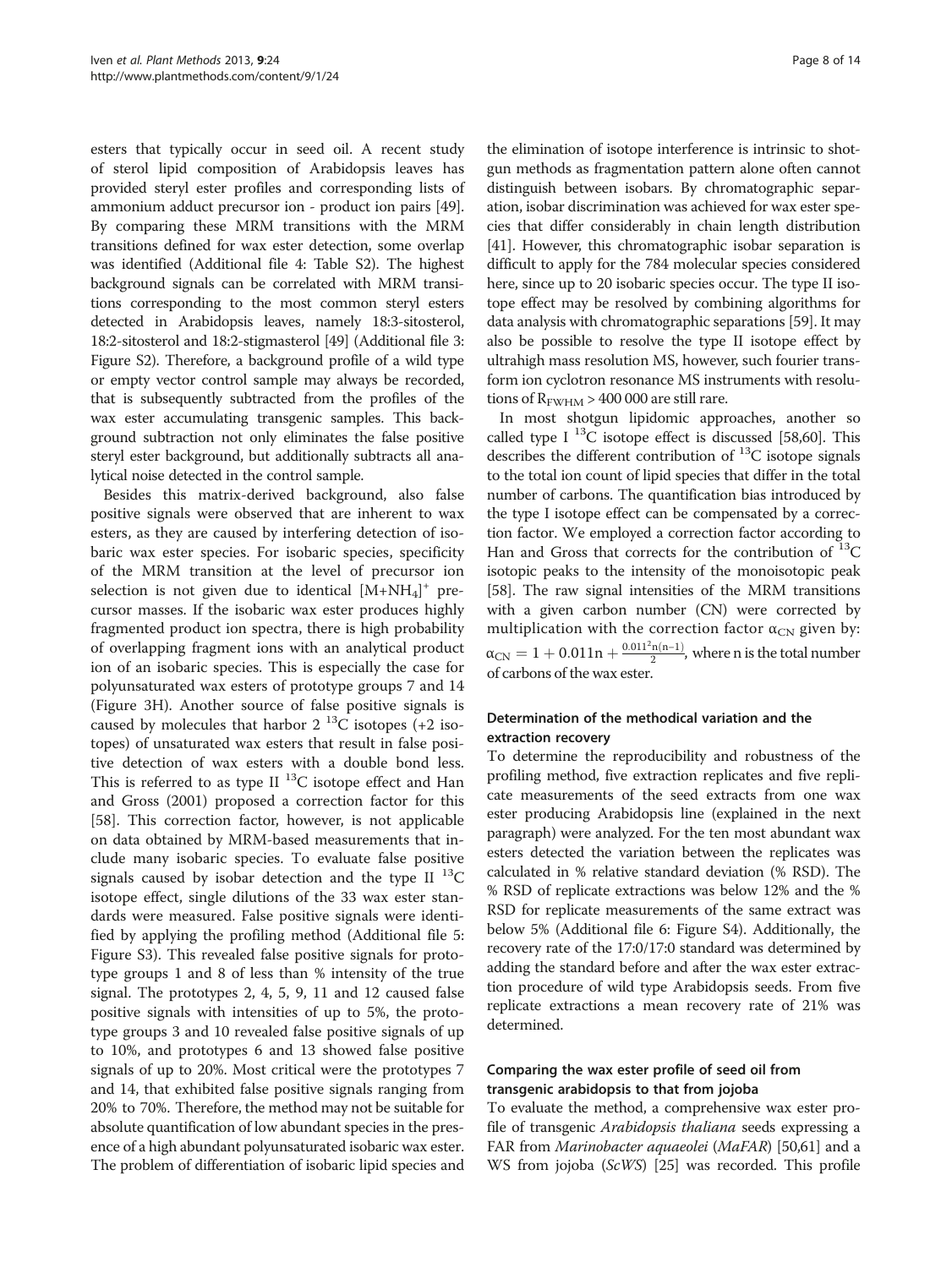was compared to the profile of jojoba seed oil representing the natural enzyme context of the ScWS. Transgenic T2 Arabidopsis seeds accumulated up to 70 mg wax ester/g seed. Taking into account that lipids confer around one third (36%) to the Arabidopsis seed weight [\[62\]](#page-13-0) means that wax ester roughly make up to 20% of this seed oil fraction. In Figure 4 the background corrected profiles depicting the ten most abundant wax ester species of the seed oil from transgenic Arabidopsis and of the jojoba oil are shown, respectively. The Arabidopsis wax ester profile represents the mean of the ten profiles of individual transgenic lines, whereas the jojoba profile represents the mean of four replicate measurements. For background correction of the Arabidopsis wax ester profile the wild type profile from three replicate extractions was determined. The mean wild type wax ester profile in nmol/g seed was subtracted from the wax ester profiles of the transgenic Arabidopsis lines.

The two major wax ester species accumulating in the Arabidopsis seed oil were 18:1/20:1 accounting for 14 mol% and 20:1/20:1 accounting for 8 mol% of the overall wax ester species. In the jojoba oil profile the two species 22:1/20:1 (32 mol%) and 20:1/20:1 (18 mol%) were most abundant. The presented wax ester profile for jojoba oil is in good agreement with previously published data. It is well described that wax esters of jojoba seed oil

are dominated by molecular species with even-numbered monoenoic acyl chains in each of the aliphatic moieties. Vrkoslav and colleagues measured relative wax ester profiles by comparing chromatographic peak areas of jojoba oil obtained by HPLC-APCI-MS experiments [\[41](#page-12-0)]. They detected wax esters with total carbons from C38 to C48 that harbored zero to three double bonds. The most abundant wax ester species were wax esters with 18:1, 20:1, 22:1 or 24:1 as alcohol moieties combined with the acyl moieties 18:1, 20:1 and 22:1 and with the wax ester 22:1/ 20:1 being the predominant molecular species. This data and the data presented here are also in agreement with previous quantitative profiles relying on the analysis of hydrolyzed jojoba wax esters by GC-FID and GC-MS or the analysis of selected intact species by HPLC-APCI-MS [[4](#page-11-0)[,43](#page-12-0)[,63](#page-13-0)].

The obtained wax ester profiles were further compared at the level of acyl moieties incorporated at the alcohol or the fatty acid part of the wax ester (Figure [5\)](#page-9-0). The alcohol moiety of the jojoba oil wax esters is almost exclusively occupied by the monoenoic alcohols 20:1 (31 mol%), 22:1 (38 mol%) and 24:1 (10 mol%). The wax ester profile of the MaFAR/ScWS-expressing Arabidopsis reveals a high incorporation of the 20:1 alcohol (21 mol%) and of the C18-chained alcohols 18:0 (10 mol%), 18:1 (37 mol%) and 18:2 (9 mol%) that are provided for wax ester biosynthesis

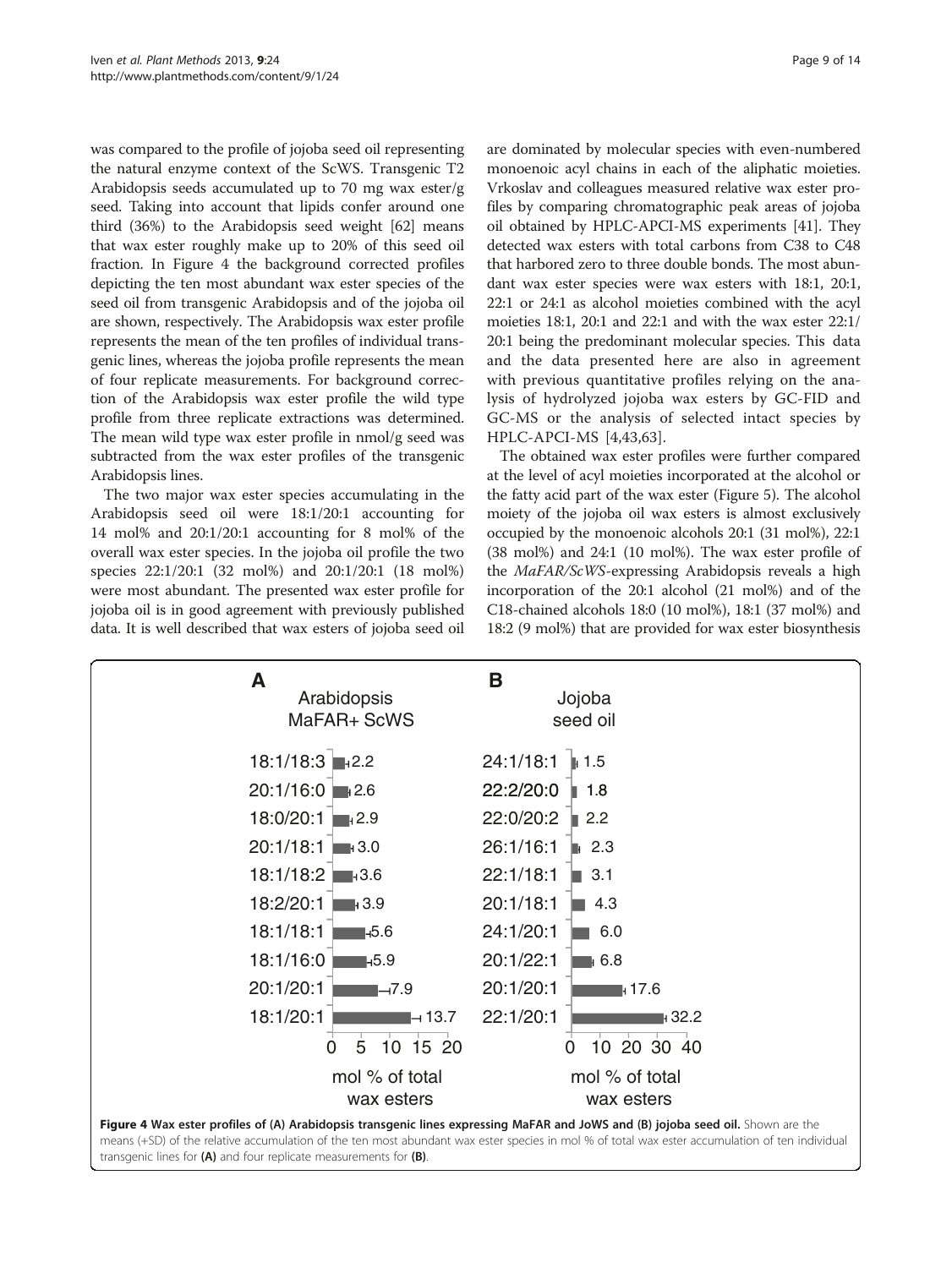<span id="page-9-0"></span>

by the MaFAR enzyme, whereas the very long-chained alcohols with more than 20 carbons are hardly detectable (Figure 5A). Both FAR enzymes show a preference for monoenoic substrates. The different amount of alcohols formed by the two FARs is most likely not only due to differences in substrate specificity of the MaFAR preferring shorter-chained substrates compared to the ScFAR, but is also influenced by the different substrate pools in the two plant species. By comparing the incorporation of acyl-CoAs at the fatty acid position (Figure 5B) the ScWS incorporates higher levels of 20:1 and 22:1 in the natural jojoba plant background than in the transgenic Arabidopsis situation. This disagreement is most likely due to differences in acyl-CoA substrate pool availability of the ScWS in both plant backgrounds as well. The fatty acid profile of mature Arabidopsis thaliana Col-0 wild type seeds is composed of the following fatty acids: 16:0 (8.7%), 18:0 (3.6%), 18:1 (15.0%), 18:2 (29.0%), 18:3 (19.2%), 20:0 (2.2%), 20:1 (20.2%), 20:2 (2.0%) and 22:1 (1.7%) [\[62\]](#page-13-0). This profile is in good accordance with the observed acyl chain distribution of the wax esters from transgenic Arabidopsis showing the occurrence of 16:0 acyl moieties, high amounts of C18 and 20:1 acyl moieties and an almost complete lack of acyl chains longer than C20. However, most likely due to a substrate preference of the enzymes for monoenoic substrates, the 18:1 and 20:1 acyl chains show higher abundance in the wax esters of the transgenic Arabidopsis when compared to the wild type fatty acid profile. It has been shown previously for different WSs and FARs that wax ester biosynthesis is strongly influenced by the heterologous host and the availability of fatty acid substrates [\[28,31](#page-12-0)]. For example, this effect was demonstrated for Arabidopsis seeds that express a FAR and a WS enzyme from mouse. In Arabidopsis wild type the MmFAR1 and MmWS enzymes showed a rather broad substrate preference leading to a versatile mixture of wax ester species. However, the wax ester biosynthesis

could be directed to a predominant accumulation of 18:1/ 18:1 wax ester by expressing the enzymes in the mutant background fad2 fae1 that is enriched in 18:1Δ<sup>9</sup>-acyl CoA [[15](#page-12-0),[31](#page-12-0)]. Barney and coworkers examined the specificity of five bacterial WS and could also change biosynthetic outcome by modulation of substrate availability [[15](#page-12-0)].

In conclusion, by the comparison of the two wax ester profiles we could show differences in wax ester composition on the molecular species level as well as on the level of acyl chain distribution. The jojoba wax ester profile is in good accordance with the literature. From the analysis of the profiling data, it is tempting to speculate that the biosynthetic outcome of the expression of wax ester biosynthetic genes in developing plant seeds is on the one hand determined by the substrate preference of the FAR and WS enzymes and on the other hand by the availability of respective acyl-CoA substrates.

#### Methods

#### Standard substances

Wax ester standards were purchased from Sigma-Aldrich (Taufkirchen, Germany), Larodan Fine Chemicals AB (Gothenberg, Sweden) and Nu-Chek Prep, Inc. (Elysian, MN, USA). Long-chained unsaturated wax esters that were not available were synthesized by reacting the fatty acyl chloride with the alcohol both purchased from Nu-Chek Prep, Inc. (Elysian, MN, USA) by the following procedure: the alcohol was mixed with the acyl chloride in a molar ratio of 2 : 1 in 3 ml dried dichloromethane with an approximate concentration of 30 mg  $ml<sup>-1</sup>$ . The reaction was carried out by slight shaking on ice for 20 min. Addition of 10 ml water ends the reaction. The phases were separated at 450 g for 5 min and the aqueous phase was discarded. This clean-up was repeated twice. The organic phase was evaporated under streaming nitrogen and suspended in 200 μl chloroform. The wax ester was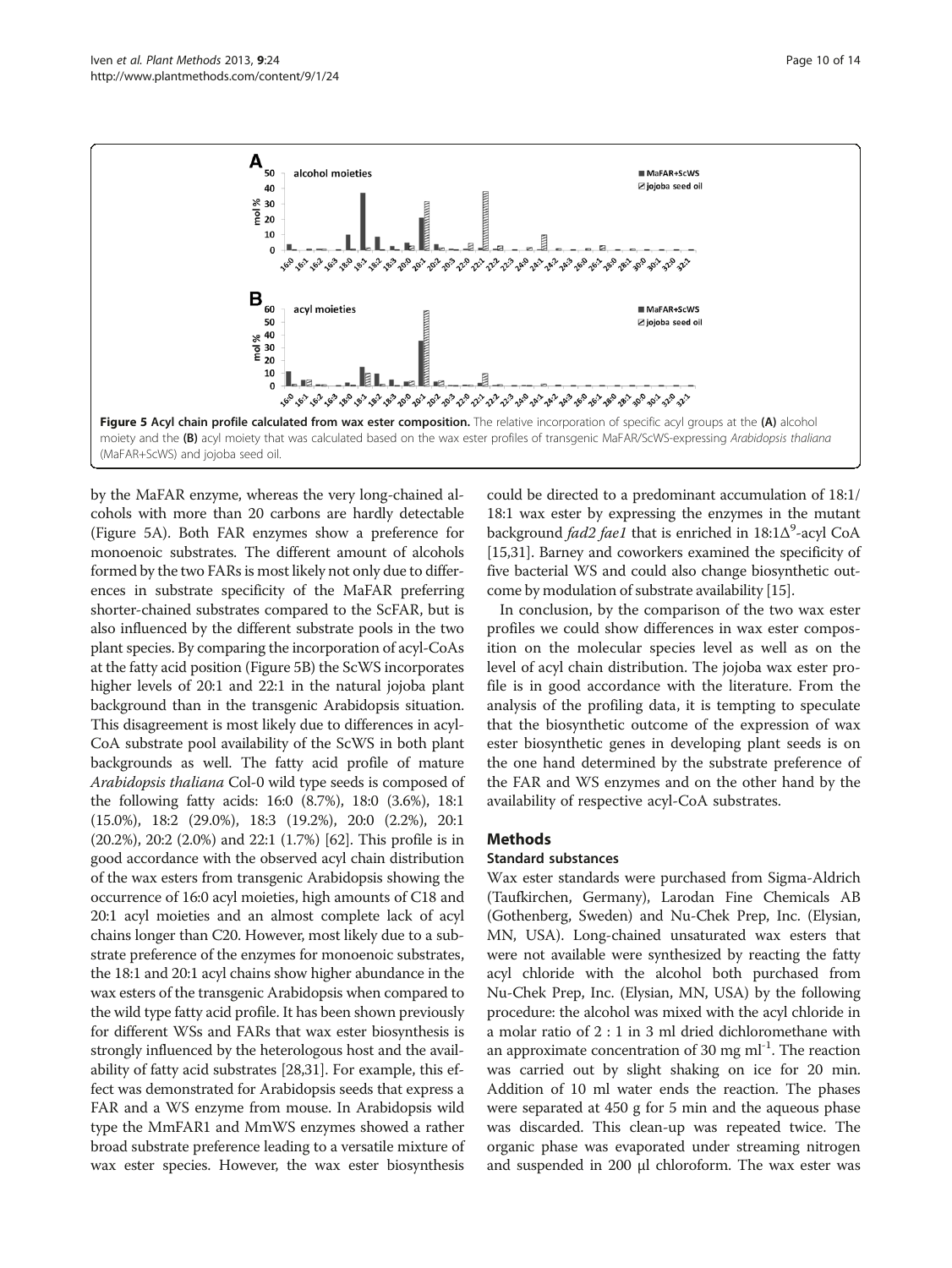purified by TLC. The solution was spotted on a 0.25  $\times$  $20 \times 20$  cm F60 silica gel glass plate (Merk, Darmstadt, Germany) and developed with  $n$ -hexane:diethyl ether:glacial acetic acid (80:20:1, v/v/v). The wax ester band could be identified by eye and was scraped from the plate. The wax ester was recovered from the silica by extracting twice with 1 ml  $n$ -hexane and sedimentation of the silica at 450 g for 5 min. The typical yield of wax ester was about 1/3 of the weight of the educts. Success of synthesis and clean-up was controlled by direct infusion nano-ESI-MS Q1 full scan in a range from 50–800 Da. The jojoba oil was pure cold-pressed oil purchased from a German cosmetic supplier (Spinnrad GmbH, Bad Segeberg, Germany).

#### Sample preparation

Total seed oil was extracted from 5–10 mg dry seeds. Seeds were ground with a ceramic mortar and pestle and the addition of some extra pure sea sand (Carl Roth GmbH, Karlsruhe, Germany) to a fine powder. After transferring the seed powder to a 8 ml screw lid glass tube, 2 ml chloroform:methanol (1:1, v/v) and 5 nmol of heptadecanoyl heptadecanoate internal standard were added. Lipids were extracted by shaking 20 min at 4°C. Non-soluble cell debris was pelleted by 5 min centrifugation at 450 g. The supernatant was collected in a new glass tube and the pellet was reextracted with 1 ml  $n$ hexane:diethyl ether:glacial acetic acid (65:35:1, v/v/v) by shaking for 10 min at 4°C. The non-soluble cell debris was pelleted by 5 min centrifugation at 450 g and the supernatants were combined. After evaporation of the solvent under streaming nitrogen the lipid extract was dissolved in 40 μl chloroform. The crude lipid extract was spotted on  $0.25 \times 20 \times 20$  cm F60 silica gel glass plate (Merck, Darmstadt, Germany) using an automatic TLC spotter (Camag, Muttenz, Switzerland) and developed with n-hexane:diethyl ether:glacial acetic acid  $(80:20:1, v/v/v)$ . The plate was sprayed with 8-anilino-1naphthalenesulfonic acid (0.2%, w/v) that lipid bands could be marked under UV light. The wax ester containing band was scraped from the plate and the lipids were extracted in a glass tube twice with 1 ml  $n$ hexane and sedimentation of the silica at 450 g for 5 min. The solvent supernatants were combined and evaporated under streaming nitrogen. For nano-ESI-MS/ MS measurement the wax ester were dissolved in 2 ml methanol:chloroform (2:1, v/v) containing 5 mM ammonium acetate. Jojoba oil was measured without further work up in a 1:2.000 dilution.

#### Generation of plant transformation vector

A plasmid (pHisMBPMaFAR) containing the gene for Marinobacter aquaeolei fatty acid reductase (MaFAR) was generated with a synthesized MaFAR gene and the sequence was optimized for Escherichia coli expression

[[50\]](#page-12-0). The open reading frame of  $MaFAR$  was then amplified by PCR using the following primer combination: MaFAR-for-SalI 5'-AGTGTCGACATGGCAATCCAGC AGGTCCAC/MaFAR-rev-BamHI 3'-AGTGGATCCTC ATGCCGCTTTTTTACGTTGACG. To generate a vector with the wax ester synthesis gene  $(ScWS)$  from Simmondsia chinensis (jojoba), RNA was isolated from ripening seeds of jojoba and cDNA was obtained via RT-PCR using the following primer combination: ScWS-for-SalI 5'-ATGGTCGACATGGAGGTGGAGAAGGAGCT AAAG/ScWS-rev-BamHI 3'- ATGGGATCCTCACCAC CCCAACAAACCCATC, based on the published sequence information [[25](#page-12-0)]. The resulting PCR fragments were either cloned into pENTRY-A (MaFAR) or pENTRY-D (ScWS) and transferred into pCAMBIA33.0 via Dual-Gateway technology (Invitrogen, Carlsbad, USA) as described in Heilmann et al. [[31](#page-12-0)], yielding pCAMBIA33-pNAPIN:: MaFAR\_pNAPIN::ScWS. Thus both genes are under the control of the napin promoter, which is seed specific.

### Generation of transgenic Arabidopsis lines

The transgenic Arabidopsis lines were obtained through Agrobacterium-mediated transformation of Arabidopsis thaliana ecotype Col-0 via floral dipping. For transgene selection the transformation cassette also contains a phosphinothricin selection marker. T2 seeds were harvested from T1 plants that have undergone selection for transgene expression by phosphinothricin treatment.

# Analytical setup

The analysis of wax esters was performed using an Applied Biosystems 3200 hybrid triple quadrupole/linear ion trap mass spectrometer (ABSciex, Darmstadt, Germany). Direct injection nano-ESI analysis was achieved using a chip ion source (TriVersa NanoMate; Advion BioSciences, Inthaca, NY, USA). 10 μl wax ester extract was subjected to nano-ESI in positive ionization mode with ionization voltage of 1.5 kV and backpressure of 0.4 psi. The mass analyzers were adjusted to a resolution of 0.7 amu full width at half-height. The ion source temperature was 40°C, and the curtain gas was set at 10 (given in arbitrary units). Intensity profiles of 785 wax esters (Additional file [7](#page-11-0): Table S3) were monitored by applying multiple reaction monitoring (MRM) mode with optimized MS parameters for predefined wax ester prototype groups (Table [1](#page-6-0)). The individual mass transitions were measured with a dwell time of 150 msec in six cycles with a cycle time of 121.6805 sec/cycle. Acquisition of six cycles resulted in a total of 12.1 min/sample. As MRM precursor ion the Q1 mass analyser selected for the ammonium adduct of the wax esters [M+NH4] <sup>+</sup> and the Q3 mass analyser selected for the  $[RCO<sub>2</sub>H<sub>2</sub>]<sup>+</sup>$  or the  $[RCO<sup>+</sup>]<sup>+</sup>$  fragment ion (R represents the fatty acid moiety).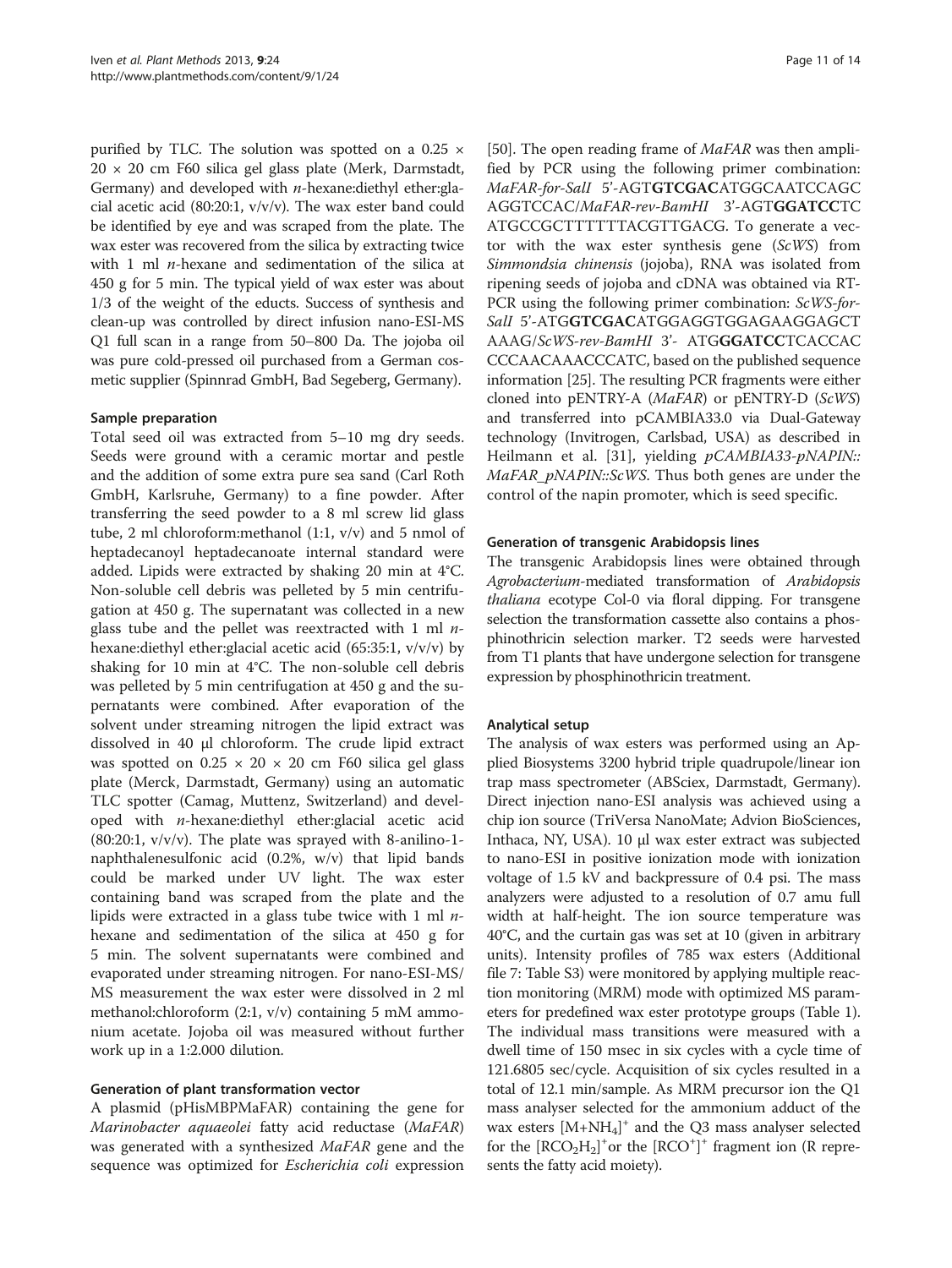#### <span id="page-11-0"></span>Data collection and preparation

Peak intensities of 785 MRM transitions were collected with the Analyst 1.5.1 software (AB Sciex, Darmstadt, Germany). Signal intensities were extracted from the Analyst raw data file with the LipidView software (AB Sciex, Darmstadt, Germany) applying a target list containing the 785 MRM transitions with a mass tolerance of 0.5 amu, a minimum signal to noise value of 1 and a minimum % intensity of 0%. Type I  $^{13}$ C isotope correction of raw intensities was preformed with LipidView applying the correction factor  $\alpha_{CN}$  as stated in the main text. Assignment of calibration response factors (CRFs) to the intensity profiles of the molecular wax ester species and calculation of absolute wax ester amounts and mol % values was performed with Excel 2007 software (Microsoft Deutschland GmbH, Unterschleissheim, Germany). To facilitate quantification, calibration curves of representative wax ester standards of each prototype group were prepared applying the MS parameters given in Table [1](#page-6-0). Quantification was carried out using a CRF calculated from the calibration curve of intensity  $(m/z)$  ratios of [prototype wax ester standard]/[17:0/17:0 internal standard] vs. molar amounts of prototype wax ester standard (0.2 pmol-50 nmol). For the calibration, triplicate dilutions of prototype standards supplemented with 5 nmol 17:0/ 17:0 were analysed. For preparation of the best fit lines a weighted linear regression with a statistical weight of  $1/x^2$ was applied [\[64](#page-13-0)] using Origin Pro 8.5 software package (OriginLab Cooperation, Northampton, MA, USA). From the best fit lines of the linear regressions we determined the CRFs. Therefore, the amount of wax ester was calculated as:

amount wax ester  $\left[\frac{nmol}{g\text{Seed}}\right]$  $=\frac{analyte[cps]*a_{CN}}{internal\ standard[cps]*a_{CN}*seed\ weight[g]*CRF[\frac{1}{mmol}]}$ analyte  $[cps] * \alpha_{CN}$ 

# Additional files

[Additional file 1: Table S1.](http://www.biomedcentral.com/content/supplementary/1746-4811-9-24-S1.pdf) Calibration response factors and linear ranges for 33 wax ester standards.

[Additional file 2: Figure S1.](http://www.biomedcentral.com/content/supplementary/1746-4811-9-24-S2.pdf) Calibration curves for prototype wax esters. The calibration curves of 33 wax ester molecular species representing 14 prototype groups are shown. Intensity profiles were recorded in triplicates for a dilution series of analytes from 0.2 pmol to 50 nmol spiked with a constant amount of the internal calibrator heptadecanoyl heptadecanoate (17:0/17:0) of 5 nmol. The linear regression correlates the intensity ratio (y-axis) of the internal standard signal in counts per second (cps) and the respective wax ester signal (cps) with a given molar amount of analyte (x-axis). For linear regression a weighted least squares fit with a weighting factor of  $1/x^2$  was applied. The fit line represents the linear range according to  $R^2 > 0.9$  and CV< 20% (n=3).

[Additional file 3: Figure S2.](http://www.biomedcentral.com/content/supplementary/1746-4811-9-24-S3.pdf) Wax ester profile of Arabidopsis thaliana wild type seeds demonstrating false positive detection of phytosterols. The mean of the ten most abundant wax ester species in mol % of total wax esters from three extraction replicates (+SD) of wild type Arabidopsis thaliana seeds is shown. As a result of overlapping mass-transitions with isobaric phytosterols (Additional file 4: Table S2) the phytosterol species 18:2-sitosterol, 18:3-sitosterol and 18:2-stigmasterol lead to high false positive signals for 20:0/26:0, 20:1/26:0 and 20:0/26:1 wax ester species, respectively.

[Additional file 4: Table S2.](http://www.biomedcentral.com/content/supplementary/1746-4811-9-24-S4.pdf) Wax ester molecular species that are isobaric with steryl esters.

[Additional file 5: Figure S3.](http://www.biomedcentral.com/content/supplementary/1746-4811-9-24-S5.pdf) MRM specificity for wax ester identification. The specificity of MRM transitions for wax ester detection was probed by analyzing single dilutions of 33 wax ester standards representing prototype groups 1–14. The five false positive signals of highest intensities (cps) from wax esters not present in the sample is expressed as % ion intensity of the positive signal from the analyzed wax ester species. False positive signals originate from detection of isobaric wax ester species and the  $C^{13}$  type II isotope effect.

[Additional file 6: Figure S4.](http://www.biomedcentral.com/content/supplementary/1746-4811-9-24-S6.pdf) Determination of the method variation in % RSD from replicate extractions and replicate measurements. The % relative standard deviation (% RSD) from (B) five extraction replicates and (D) five replicate measurements of an individual transgenic line is shown. For the ten most abundant wax esters the mean (+SD) wax ester accumulation in mol% of total wax esters is depicted for (A) the replicate extractions and (C) the replicate measurements.

[Additional file 7: Table S3.](http://www.biomedcentral.com/content/supplementary/1746-4811-9-24-S7.xlsx) MRM transitions with instrument parameters of all wax ester molecular species.

#### Competing interests

The authors declare no competing interests.

#### Authors' contributions

TI and CH developed the analyical method, carried out the measurements and drafted the manuscript. PH cloned and characterized the MaFAR cDNA. EH generated the transgenic plants. MH cloned and characterized the ScWS cDNA. LHZ participated in the design of the study and performed control measurements. IF and SS conceived of the study, participated in its design and coordination and drafted the manuscript. All authors read and approved the final manuscript.

#### Acknowledgements

This work was supported by the European Commission Seventh Framework Program sponsored project Industrial Crops producing value Oils for Novel chemicals (ICON). Sabine Freitag and Cindy Meister are gratefully acknowledged for technical assistance. The authors are grateful to Ed Cahoon and Till Ischebeck for critical reading of the manuscript and to the CSIRO Plant Industry team in Canberra, Australia, for providing us with mRNA of ripening jojoba seeds.

#### Author details

<sup>1</sup> Albrecht-von-Haller-Institute for Plant Sciences, Department of Plant Biochemistry, Georg-August-University, Justus-von-Liebig-Weg 11, 37077 Göttingen, Germany. <sup>2</sup>Department of Plant Breeding and Biotechnology Swedish University of Agricultural Sciences, Box 44230-53 Alnarp, Sweden.

Received: 16 April 2013 Accepted: 1 July 2013 Published: 6 July 2013

#### References

- 1. Dyer JM, Stymne S, Green AG, Carlsson AS: High-value oils from plants. Plant J 2008, 54(4):640-655.
- 2. Fixter LM, Nagi MN, McCormack JG, Fewson CA: Structure, distribution and function of wax esters in Acinetobacter calcoaceticus. J Gen Microbiol 1986, 132(11):3147–3157.
- 3. Benson AA, Lee RF: Wax esters: major marine metabolic energy sources. Biochem J 1972, 128(1):10.
- Miwa TK: Jojoba oil wax esters and derived fatty acids and alcohols gas chromatographic analyses. J Am Oil Chem Soc 1971, 48(6):259–264.
- 5. Tucci S, Vacula R, Krajcovic J, Proksch P, Martin W: Variability of wax ester fermentation in natural and bleached Euglena gracilis strains in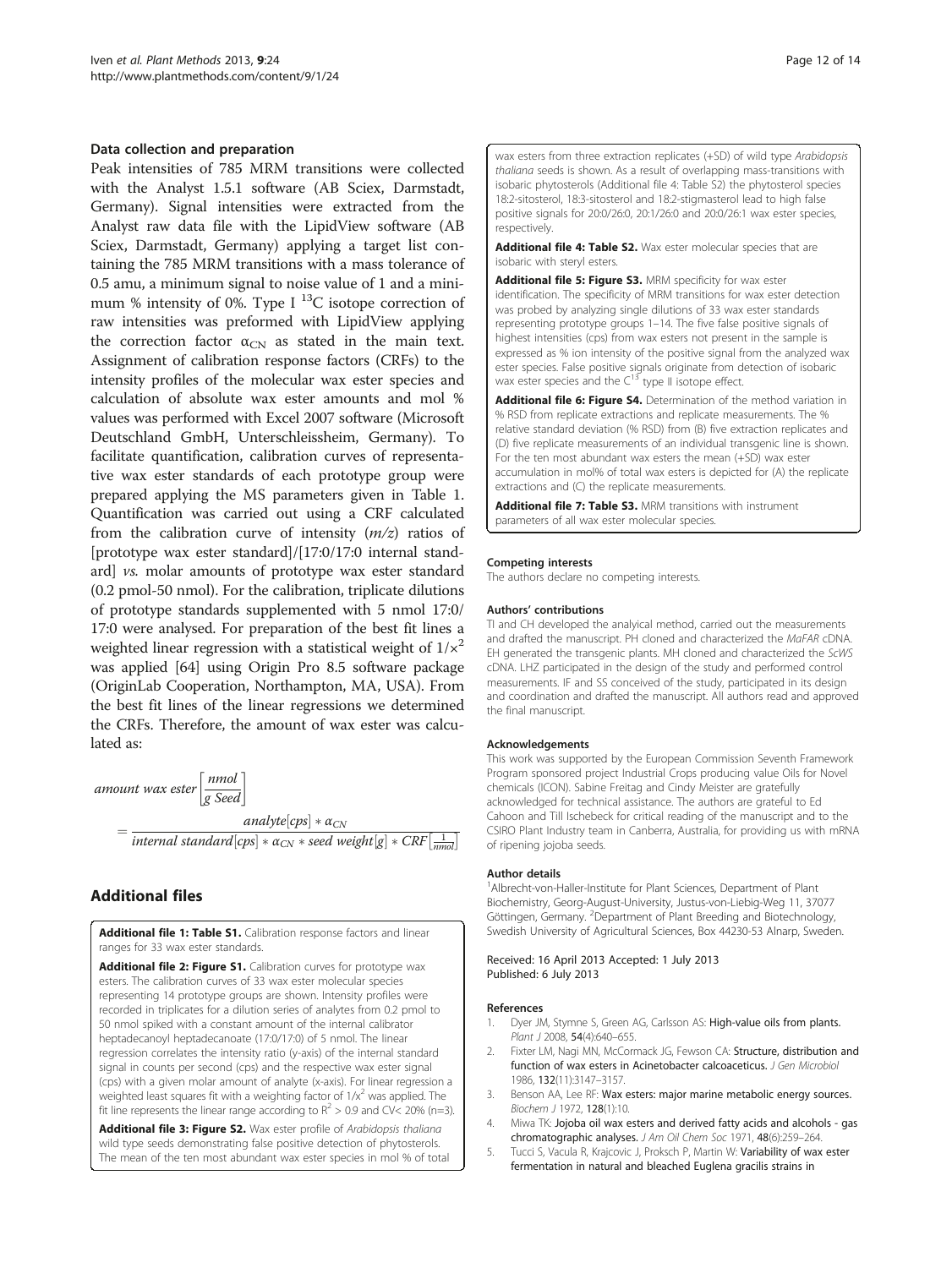<span id="page-12-0"></span>response to oxygen and the elongase inhibitor flufenacet. J Eukaryotic Microbiol 2010, 57(1):63–69.

- 6. Samuels L, Kunst L, Jetter R: Sealing plant surfaces: cuticular wax formation by epidermal cells. Annu Rev Plant Biol 2008, 59(1):683–707.
- 7. Aichholz R, Lorbeer E: Investigation of combwax of honeybees with high-temperature gas chromatography and high-temperature gas chromatography–chemical ionization mass spectrometry: II: Hightemperature gas chromatography–chemical ionization mass spectrometry. J Chromatogr A 2000, 883(1-2):75-88.
- 8. Pond DW, Tarling GA: Phase transitions of wax esters adjust buoyancy in diapausing Calanoides acutus. Limnol Oceanogr 2011, 56(4):1310–1318.
- 9. Phleger CF: Buoyancy in marine fishes: direct and indirect role of lipids. Am Zool 1998, 38(2):321–330.
- 10. Norris KS, Harvey GW: A theory for the function of the spermaceti organ of the sperm whale (Physeter Catodon L.). NASA Spec Publ 1972, 262:397–416.
- 11. Zahorodny Duggan Z, Koopman H, Budge S: Distribution and development of the highly specialized lipids in the sound reception systems of dolphins. J Comp Physiol B: Biochem, System, Environm Physiol 2009, 179(6):783–798.
- 12. Clarke MR: Function of the spermaceti organ of the sperm whale. Nature 1970, 228(5274):873–874.
- 13. Smith KR, Thiboutot DM: Thematic review series: skin lipids. Sebaceous gland lipids: friend or foe? J Lipid Res 2008, 49(2):271-281.
- 14. Biester E-M, Hellenbrand J, Gruber J, Hamberg M, Frentzen M: Identification of avian wax synthases. BMC Biochem 2012, 13(1):4.
- 15. Barney BM, Wahlen BD, Garner E, Wei J, Seefeldt LC: Differences in substrate specificity of five bacterial wax ester synthases. Appl Env Microbiol 2012, 2012:2012.
- 16. Wältermann M, Stöveken T, Steinbüchel A: Key enzymes for biosynthesis of neutral lipid storage compounds in prokaryotes: properties, function and occurrence of wax ester synthases/acyl-CoA:diacylglycerol acyltransferases. Biochimie 2007, 89(2):230–242.
- 17. Ishige T, Tani A, Sakai Y, Kato N: Wax ester production by bacteria. Curr Opin Microbiol 2003, 6(3):244–250.
- 18. Teerawanichpan P, Qiu X: Fatty Acyl-CoA Reductase and Wax Synthase from Euglena gracilis in the biosynthesis of medium-chain wax esters. Lipids 2010, 45(3):263–273.
- 19. Cheng JB, Russell DW: Mammalian wax biosynthesis: I. Identification of two fatty acyl-CoA reductases with different substrate specificities and tissue distributions. J Biol Chem 2004, 279(36):37789–37797.
- 20. Cheng JB, Russell DW: Mammalian wax biosynthesis: II. Expression cloning of Wax Synthase cDNAs encoding a member of the acyltransferase enzyme family. J Biol Chem 2004, 279(36):37798–37807.
- 21. Biester E-M, Hellenbrand J, Frentzen M: Multifunctional acyltransferases from Tetrahymena thermophila. Lipids 2012, 47(4):371–381.
- 22. Hellenbrand J, Biester E-M, Gruber J, Hamberg M, Frentzen M: Fatty acyl-CoA reductases of birds. BMC Biochem 2011, 12(1):64.
- 23. Moto K, Yoshiga T, Yamamoto M, Takahashi S, Okano K, Ando T, Nakata T, Matsumoto S: Pheromone gland-specific fatty-acyl reductase of the silkmoth, Bombyx mori. Proc Natl Acad Sci USA 2003: . 1531993100.
- 24. Doan TTP, Carlsson AS, Hamberg M, Bülow L, Stymne S, Olsson P: Functional expression of five Arabidopsis fatty acyl-CoA reductase genes in Escherichia coli. J Plant Physiol 2009, 166(8):787–796.
- 25. Lardizabal KD, Metz JG, Sakamoto T, Hutton WC, Pollard MR, Lassner MW: Purification of a Jojoba embryo wax synthase, cloning of its cDNA, and production of high levels of wax in seeds of transgenic Arabidopsis. Plant Physiol 2000, 122(3):645–656.
- 26. Li F, Wu X, Lam P, Bird D, Zheng H, Samuels L, Jetter R, Kunst L: Identification of the Wax Ester Synthase/Acyl-Coenzyme A: diacylglycerol Acyltransferase WSD1 required for stem wax ester biosynthesis in Arabidopsis. Plant Physiol 2008, 148(1):97–107.
- 27. Metz JG, Pollard MR, Anderson L, Hayes TR, Lassner MW: Purification of a Jojoba embryo Fatty Acyl-Coenzyme A Reductase and expression of its cDNA in high erucic acid rapeseed. Plant Physiol 2000, 122(3):635–644.
- 28. Rowland O, Domergue F: Plant fatty acyl reductases: enzymes generating fatty alcohols for protective layers with potential for industrial applications. Plant Sci 2012, 193–194:28–38.
- 29. King A, Nam J-W, Han J, Hilliard J, Jaworski J: Cuticular wax biosynthesis in petunia petals: cloning and characterization of an alcohol-acyltransferase that synthesizes wax-esters. Planta 2007, 226(2):381–394.
- 30. Spencer GF: Alkoxy-Acyl combinations in the wax esters from winterized sperm whale oil by gas chromatography-mass spectrometry. J Am Oil Chem Soc 1979, 56(6):642–646.
- 31. Heilmann M, Iven T, Ahmann K, Hornung E, Stymne S, Feussner I: Production of wax esters in plant seed oils by oleosomal cotargeting of biosynthetic enzymes. J Lipid Res 2012, 53(10):2153–2161.
- 32. Aragon A, Cortes JM, Toledano RM, Villen J, Vazquez A: Analysis of wax esters in edible oils by automated on-line coupling liquid chromatography-gas chromatography using the through oven transfer adsorption desorption (TOTAD) interface. J Chromatogr A 2011, 1218(30):4960–4965.
- 33. Moreda W, Perez-Camino MC, Cert A: Gas and liquid chromatography of hydrocarbons in edible vegetable oils. J Chromatogr A 2001, 936(1–2):159–171.
- Butovich IA, Arciniega JC, Lu H, Molai M: Evaluation and quantitation of intact wax esters of human meibum by gas–liquid chromatography-ion trap mass spectrometry. Invest Ophthalmol Vis Sci 2012, 53(7):3766–3781.
- 35. Michael-Jubeli R, Bleton J, Baillet-Guffroy A: High-temperature gas chromatography–mass spectrometry for skin surface lipids profiling. J Lipid Res 2011, 52(1):143–151.
- 36. Reiter B, Lechner M, Lorbeer E, Aichholz R: Isolation and characterization of wax esters in Fennel and Caraway seed oils by SPE-GC. J High Res Chrom 1999, 22(9):514–520.
- 37. Fitzgerald M, Murphy RC: Electrospray mass spectrometry of human hair wax esters. J Lipid Res 2007, 48(5):1231–1246.
- 38. Dekker MH, Piersma T, Damsté JS: Molecular analysis of intact preen waxes of Calidris canutus (Aves: Scolopacidae) by gas chromatography/ mass spectrometry. Lipids 2000, 35(5):533–541.
- Moldovan Z, Jover E, Bayona JM: Systematic characterisation of long-chain aliphatic esters of wool wax by gas chromatography–electron impact ionisation mass spectrometry. J Chromatogr A 2002, 952(1-2):193-204.
- 40. Urbanová K, Vrkoslav V, Valterová I, Háková M, Cvacka J: Structural characterization of wax esters by electron ionization mass spectrometry. J Lipid Res 2012, 53(1):204–213.
- 41. Vrkoslav V, Urbanová K, Cvacka J: Analysis of wax ester molecular species by high performance liquid chromatography/atmospheric pressure chemical ionisation mass spectrometry. J Chromatogr A 2010, 1217:4184–4194.
- 42. Butovich IA, Wojtowicz JC, Molai M: Human tear film and meibum. Very long chain wax esters and (O-acyl)-omega-hydroxy fatty acids of meibum. J Lipid Res 2009, 50(12):2471–2485.
- 43. Tada A, Jin ZL, Sugimoto N, Sato K, Yamazaki T, Tanamoto K: Analysis of the constituents in jojoba wax used as a food additive by LC/MS/MS. J Food Hyg Soc Japan 2005, 46(5):198-204.
- 44. Medvedovici A, Lazou K, D'Oosterlinck A, Zhao Y, Sandra P: Analysis of jojoba oil by LC-coordination ion spray-MS (LC-CIS-MS). J Sep Sc 2002, 25(3):173–178.
- 45. Camera E, Ludovici M, Galante M, Sinagra J-L, Picardo M: Comprehensive analysis of the major lipid classes in sebum by rapid resolution high-performance liquid chromatography and electrospray mass spectrometry. J Lipid Res 2010, 51(11):3377–3388.
- 46. Vrkoslav V, Háková M, Pecková K, Urbanová K, Cvačka J: Localization of double bonds in wax esters by high-performance liquid chromatography/atmospheric pressure chemical ionization mass spectrometry utilizing the fragmentation of acetonitrile-related adducts. Anal Chem 2011, 83(8):2978–2986.
- 47. Ejsing CS, Sampaio JL, Surendranath V, Duchoslav E, Ekroos K, Klemm RW, Simons K, Shevchenko A: Global analysis of the yeast lipidome by quantitative shotgun mass spectrometry. Proc Natl Acad Sci USA 2009, 106(7):2136–2141.
- 48. Stahlman M, Ejsing CS, Tarasov K, Perman J, Boren J, Ekroos K: Highthroughput shotgun lipidomics by quadrupole time-of-flight mass spectrometry. J Chromatogr B 2009, 877(26):2664–2672.
- 49. Wewer V, Dombrink I, vom Dorp K, Dörmann P: Quantification of sterol lipids in plants by quadrupole time-of-flight mass spectrometry. J Lipid Res 2011, 52(5):1039–1054.
- 50. Hofvander P, Doan TTP, Hamberg M: A prokaryotic acyl-CoA reductase performing reduction of fatty acyl-CoA to fatty alcohol. FEBS Lett 2011, 585(22):3538–3543.
- 51. Stewart ME, Downing DT: Separation of wax esters from steryl esters by chromatography on magnesium hydroxide. Lipids 1981, 16(5):355–359.